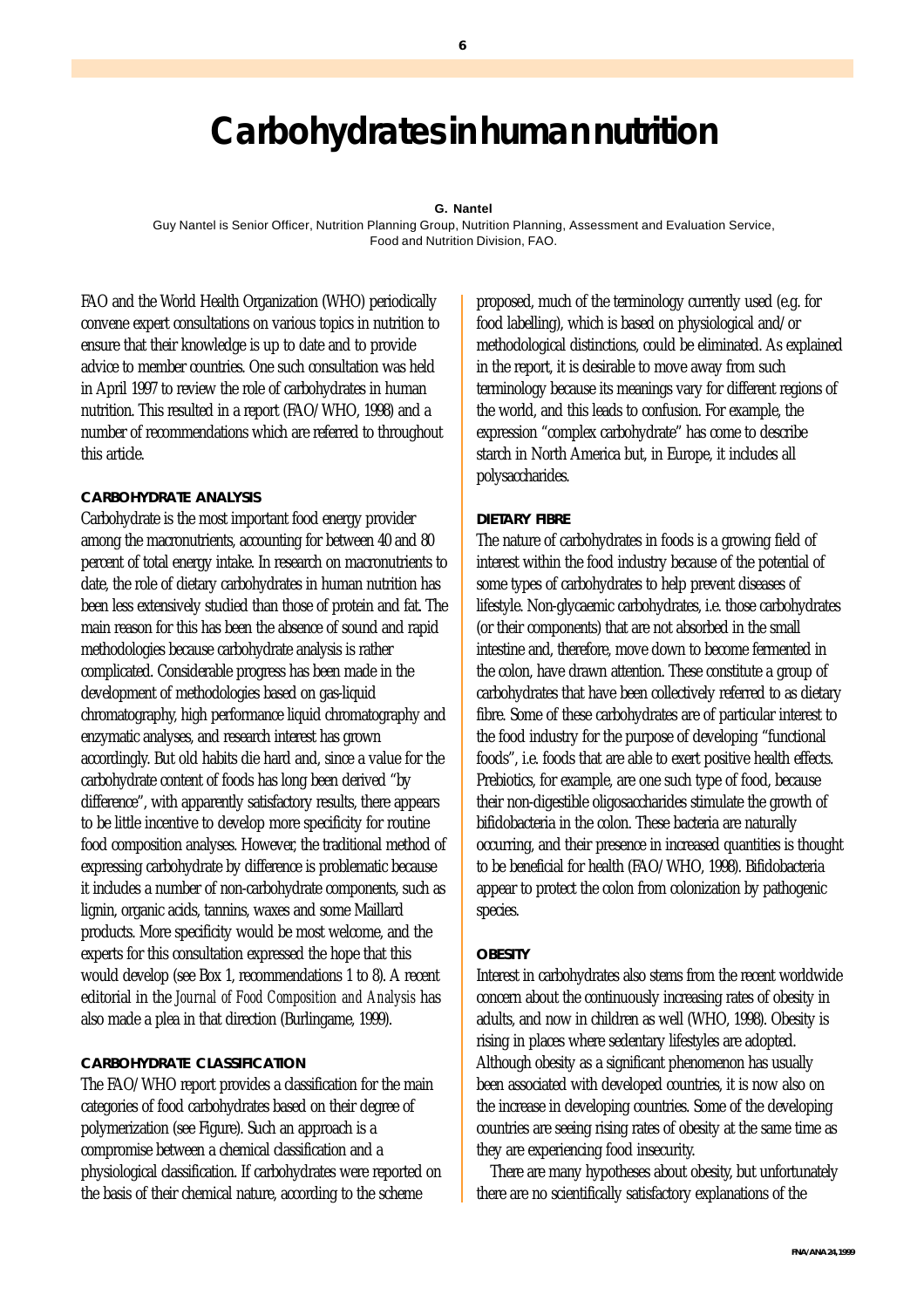## **BOX 1**

#### **RECOMMENDATIONS OF THE FAO/WHO EXPERT CONSULTATION ON CARBOHYDRATES IN HUMAN NUTRITION**

The following recommendations are derived from the Consultation discussions and resulting conclusions detailed in the report. Specific recommendations are grouped under the appropriate report headings.

#### **The role of carbohydrates in nutrition**

- 1. That the terminology used to describe dietary carbohydrate be standardized with carbohydrates classified primarily by molecular size (degree of polymerization or DP) into sugars (DP 1-2), oligosaccharides (DP 3-9) and polysaccharides (DP 10+). Further subdivision can be made on the basis of monosaccharide composition. Nutritional groupings can then be made on the basis of physiological properties.
- 2. That the concept of glycaemic carbohydrate, meaning "providing carbohydrate for metabolism", be adopted.
- 3. Against the use of the terms "extrinsic" and "intrinsic sugars", "complex carbohydrate" and "available" and "unavailable carbohydrate".
- 4. That food laboratories measure total carbohydrate in the diet as the sum of the individual carbohydrates and not "by difference".
- 5. That the use of the term "dietary fibre" should always be qualified by a statement itemizing those carbohydrates and other substances intended for inclusion. Dietary fibre is a nutritional concept, not an exact description of a component of the diet.
- 6. That the use of the terms "soluble" and "insoluble dietary fibre" be gradually phased out. The Consultation recognized that these terms are currently used, but does not consider them a useful division, either analytically or physiologically
- 7. That the analysis and labelling of dietary carbohydrate, for whatever purpose, be based on the chemical divisions recommended. Additional groupings such as polyols, resistant starch, non-digestible oligosaccharides and dietary fibre can be used, provided the included components are clearly defined.
- 8. That the energy value of all carbohydrate in the diet be reassessed using modern nutritional and other techniques. However, for carbohydrates that reach the colon, the Consultation recommends that the energy value be set at 2 kcal/g (8 kJ/g) for nutritional and labelling purposes.
- 9. That the continued production and consumption of root crops and pulses be encouraged to ensure the adequacy and diversity of the supply of carbohydrate.
- 10.That the continued consumption of traditional foods rich in carbohydrate should be encouraged where populations are in transition from a subsistence rural economy to more prosperous urban lifestyles. Processed foods are likely to be a substantial part of the diet and processing can be used to optimize nutritional properties.

#### **The role of carbohydrates in the maintenance of health**

- 11.That the many health benefits of dietary carbohydrates should be recognized and promoted. Carbohydrate foods provide more than energy alone.
- 12.An optimum diet of at least 55 percent of total energy from a variety of carbohydrate sources for all ages, except for children under two years. Fat should not be

specifically restricted below the age of two years. The optimum diet should be introduced gradually beginning at two years of age.

- 13.That energy balance be maintained by consuming a diet containing at least 55 percent total energy from carbohydrate from various sources, and engaging in regular physical activity.
- 14.Against consuming carbohydrate levels above the optimum, including carbohydrate-containing beverages, for purposes of recreational physical activity. Higher carbohydrate intakes are only needed for long-term extreme endurance physical activities.
- 15.That, as a general rule, a nutrient-dense, highcarbohydrate diet be considered optimal for the elderly, but that individualization is recommended because their specific nutritional needs are complex.

#### **Dietary carbohydrate and disease**

- 16.That a wide range of carbohydrate-containing foods be consumed so that the diet is sufficient in essential nutrients as well as total energy, especially when carbohydrate intake is high.
- 17.That the bulk of carbohydrate-containing foods consumed be those rich in non-starch polysaccharides and with a low glycaemic index. Appropriately processed cereals, vegetables, legumes and fruits are particularly good food choices.
- 18.That excess energy intake in any form will cause body fat accumulation, so that excess consumption of low-fat foods, while not as obesity-producing as excess consumption of high-fat products, will lead to obesity if energy expenditure is not increased. Excessive intakes of sugars, which compromise micronutrient density, should be avoided. There is no evidence of a direct involvement of sucrose, other sugars and starch in the etiology of lifestyle-related diseases.
- 19.That national governments provide populations in transition from traditional diets to those characteristic of developed countries with dietary recommendations to ensure nutritional adequacy and retention of an appropriate balance of macronutrients.

#### **The role of the glycaemic index in food choice**

- 20.That, for healthful food choices, both the chemical composition and physiological effects of food carbohydrates be considered, because the chemical nature of the carbohydrates in foods does not completely describe their physiological effects.
- 21.That, in making food choices, the glycaemic index be used as a useful indicator of the impact of foods on the integrated response of blood glucose. Clinical application includes diabetes and impaired glucose tolerance. It is recommended that the glycaemic index be used to compare foods of similar composition within food groups.
- 22.That published glycaemic response data be supplemented where possible with tests of local foods as normally prepared, because of the important effects that food variety and cooking can have on glycaemic responses.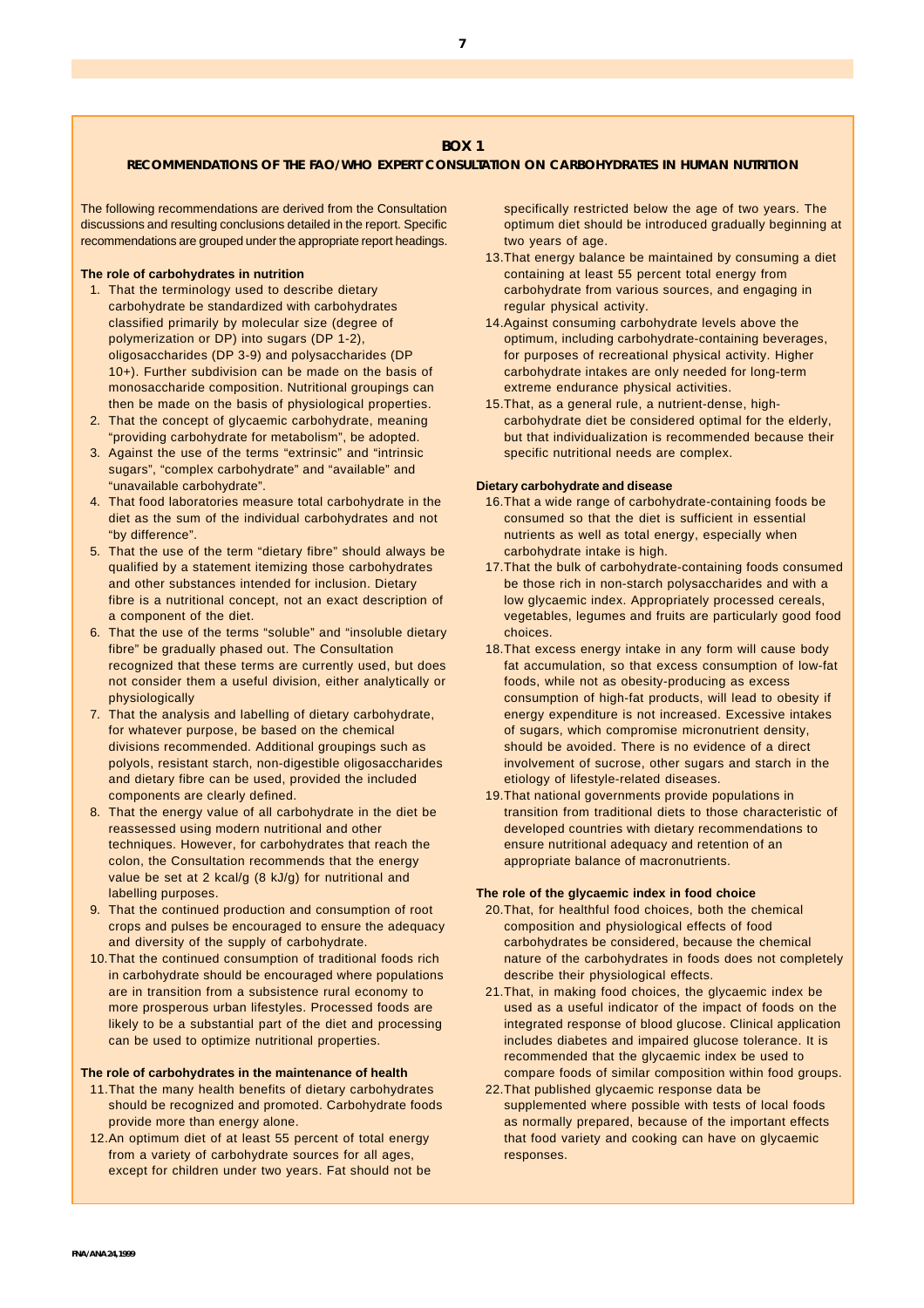

phenomenon. Approaches to the prevention of obesity have varied over the years, but a consensus appears to be emerging on the importance of increasing carbohydrate consumption (in replacement of fat) as a sound strategy. Among other things, this is based on the logic that high-carbohydrate foods are less energy-dense than high-fat foods, since carbohydrate provides only 4 kcal per gram compared with 9 kcal per gram for fat. The implication is that, based on an equal weight of food eaten, a high-carbohydrate food contributes less food energy than a high-fat one, so there is less risk of overeating. However, this is only one facet of a complex process. The role of the diet's macronutrient composition in weight management has been reviewed recently (Rolls and Hill, 1998), and the conclusions lean towards support for higher carbohydrate intakes (thus, reduced fat intake), coupled with lower overall energy intake, as a sound dietary approach to weight loss and maintenance. The FAO/WHO report recommended the consumption of at least 55 percent of energy from a variety of carbohydrate sources (see Box 1, recommendations 12, 13 and 15, and Box 2).

# **Glycaemic index**

A key index that has become accepted as an indicator of the ability of carbohydrate to prevent diseases of lifestyle and help to reduce the incidence of obesity is the glycaemic index (GI). This measures the glycaemic response (an indication of

the rate at which the blood glucose level rises, and how it is sustained over time) after ingestion of carbohydrate foods. There is some evidence that the GI is relevant for sports nutrition (and this notion can be extended to any sustained physical effort, which is a frequent condition of work in developing countries) and also for appetite regulation (FAO/ WHO, 1998), with lower GI foods being the better choice in both cases. An important consideration is that GI values can also be determined for mixed meals and whole diets. The expert consultation report makes specific recommendations regarding the GI in recommendations 21 and 22 (see Box 1). In addition, the report of the consultation provides a table of the glycaemic index of selected foods in its background information (FAO/WHO 1998: Table 8).

The above offers only a small opening into the complex issue of addressing and preventing obesity. Its aim is to draw attention to the important place that carbohydrates are gaining in the search for solutions to the problem of obesity, but carbohydrate foods have importance far beyond their potential for preventing obesity or providing energy.

# **OTHER BENEFITS**

The major providers of food carbohydrates are cereals, representing about 50 percent of all the carbohydrates consumed worldwide. Sugar crops come second, followed by root crops, fruits, vegetables, pulses and milk products. With

**8**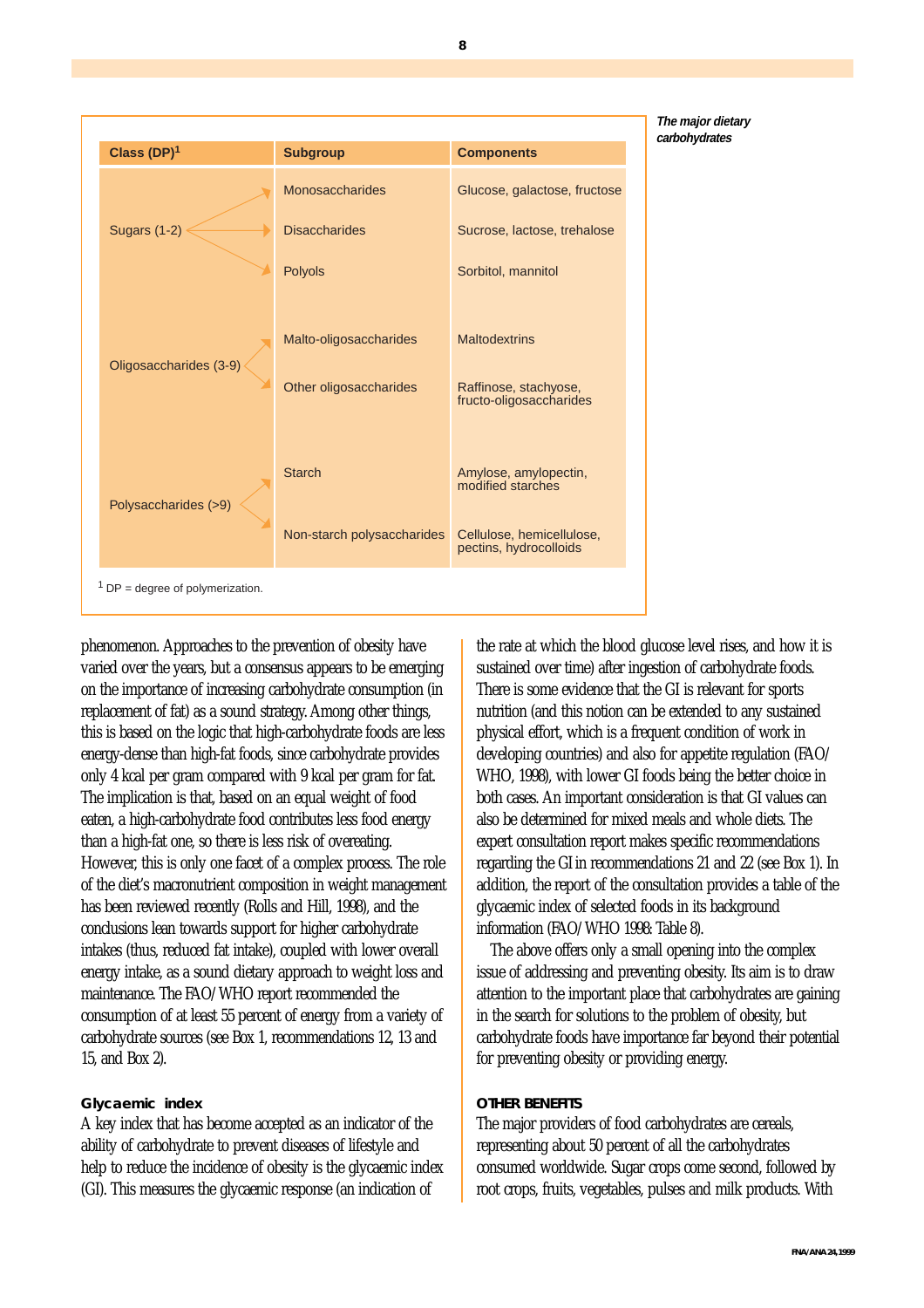#### **BOX 2 CARBOHYDRATES AND OBESITY**

Among the general public, obesity is a great focus of interest for aesthetic reasons. It is also a focus of concern among public health authorities because it is an independent factor of risk for diseases of lifestyle. Obese individuals are at a high risk of contracting noninsulin-dependent diabetes melitus (NIDDM), cardiovascular disease, disorders of the gastrointestinal tract and some types of cancer (Jung, 1997; FAO/WHO 1998). Therefore, the most promising approach to reducing the incidence of these lifestyle diseases is to reduce the incidence of obesity. On an individual basis, a key strategy in seeking to improve health and prevent non-communicable disease conditions related to dietary lifestyle is to encourage the prevention of excess weight gain leading to obesity or, if obesity is already present, and particularly if it is of the type that is centrally distributed in the body, to embark on a programme to lose weight permanently. As too many people already know, this is easier said than done, but it seems that, from a dietary point of view, increasing the consumption of high-carbohydrate foods, in replacement of highfat foods, may be a good starting point. The next question relates to whether some carbohydrate foods are more efficient than others at achieving this end. This, in effect, is a question about satiety.

A key area of research in the hunt for ways of preventing excess weight gain is the attempt to find out what brings about satiation and satiety (see definitions below). This has led to studies of diets where the proportions of carbohydrate and fat are manipulated to provide high-carbohydrate or high-fat meals, and their respective impacts on energy balance are examined. Losing weight is a question of ingesting less energy than that which is expended, and this can only be achieved by a lower energy intake, an increased energy expenditure through increased physical activity, or both. It should be emphasized that this other side of the energy equation (energy expenditure) is equally important.

such a wide representation of food groups among carbohydrate foods, it is not surprising that the experts felt it was necessary to emphasize that carbohydrate foods provide more than energy alone (Box 1, recommendation 11). Although high-carbohydrate foods provide the full range of vitamin and mineral nutrients, some are also particularly rich in phytochemicals, many of which are antioxidants. There is increasing evidence of the role of such substances in the protection of health. ◆

## **REFERENCES**

# **Burlingame, B.**1999. Editorial: rules, conventions and recommendations, *Journal of Food Composition and Analysis,* 12: 1.

**FAO/WHO.** 1998. *Carbohydrates in Human Nutrition: Report of a Joint FAO/WHO Expert Consultation,* 14-18 April 1997, Rome. FAO Food and Nutrition Paper No. 66. Rome.

**Holt, S.H.A., Delargy, H.J., Lawton, C.L. & Blundell, J.E.** 1999.

Carbohydrate foods seem to offer a particularly good choice on the energy intake side. In reviewing the subject, Jebb (1998) presents convincing arguments for increasing the intake of carbohydrate foods. Holt et al. (1999) reported recently on the effect of high-carbohydrate versus high-fat breakfasts on feelings of fullness and subsequent food intake, and have thus contributed to the evidence that shows that the portion size (the weight and volume of food) and the energy density (kcal/ g) of meals are among the strong determinants of the satiating powers of diets, when energy levels ingested are equal. Foods that are high in carbohydrate, particularly when they are high in dietary fibre, had the most impact on reducing hunger and would, therefore, be expected to be those most helpful in reducing energy intake. By contrast, high-fat meals produced low fullness ratings and led to a faster onset of subsequent eating. In their review of the literature, Holt et al. cited other work that has shown that subjects tend to eat a constant weight of food, regardless of dietary composition. It could therefore be expected that meals with a lower energy density will have a better chance of preventing excess energy intake. But this does not constitute the magic formula that everyone looks for, and the expert report accordingly makes a recommendation of caution (Box 1, recommendation 18). It should be remembered that a calorie is a calorie, no matter how it is provided.

#### Definitions of terminology

**appetite**: the desire to eat, independent of the body's energy situation;

**hunger**: the sensation that arises when metabolic signals indicate the need to provide the body with food energy;

**satiation**: the process that leads to the end of an eating occasion; **satiety**: the length of time before another meal is desired.

The effects of high-carbohydrate vs high-fat breakfasts on feelings of fullness and alertness, and subsequent food intake. *International Journal of Food Sciences and Nutrition,* 50: 13-28.

- **Jebb, S.A.** 1998. The role of carbohydrates in energy balance and weight control. In *Carbohydrates: physiological, nutritional and health aspects. Summary Report of a Regional Symposium,* 26 June 1997, Singapore. International Life Sciences Institute Southeast Asia.
- **Jung, R.** 1997. Obesity as a disease. *British Medical Bulletin,* 53: 307-321
- **Rolls, B. & Hill, J.O.** 1998. *Carbohydrate and weight management*. Washington, DC, International Life Sciences Institute.
- **WHO.** 1998*. Preventing and managing the global epidemic*. WHO Expert Consultation, June 1997, Geneva. ◆